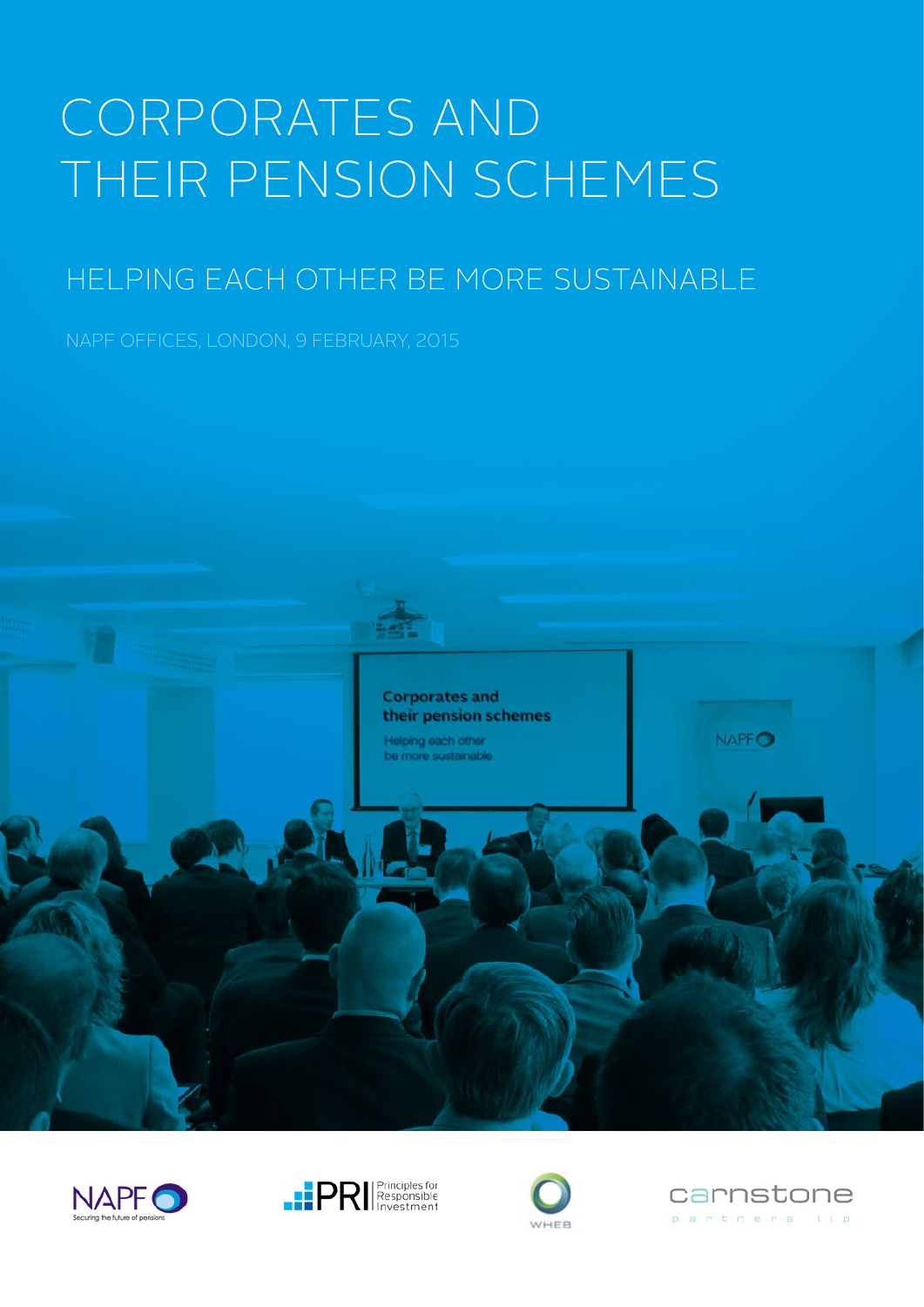

From left: Mark Walker, Global CIO, Unilever Pension Fund, Rob Lake, Independent Responsible Investment Advisor and Charles Nichols, Group Financial Controller, Unilever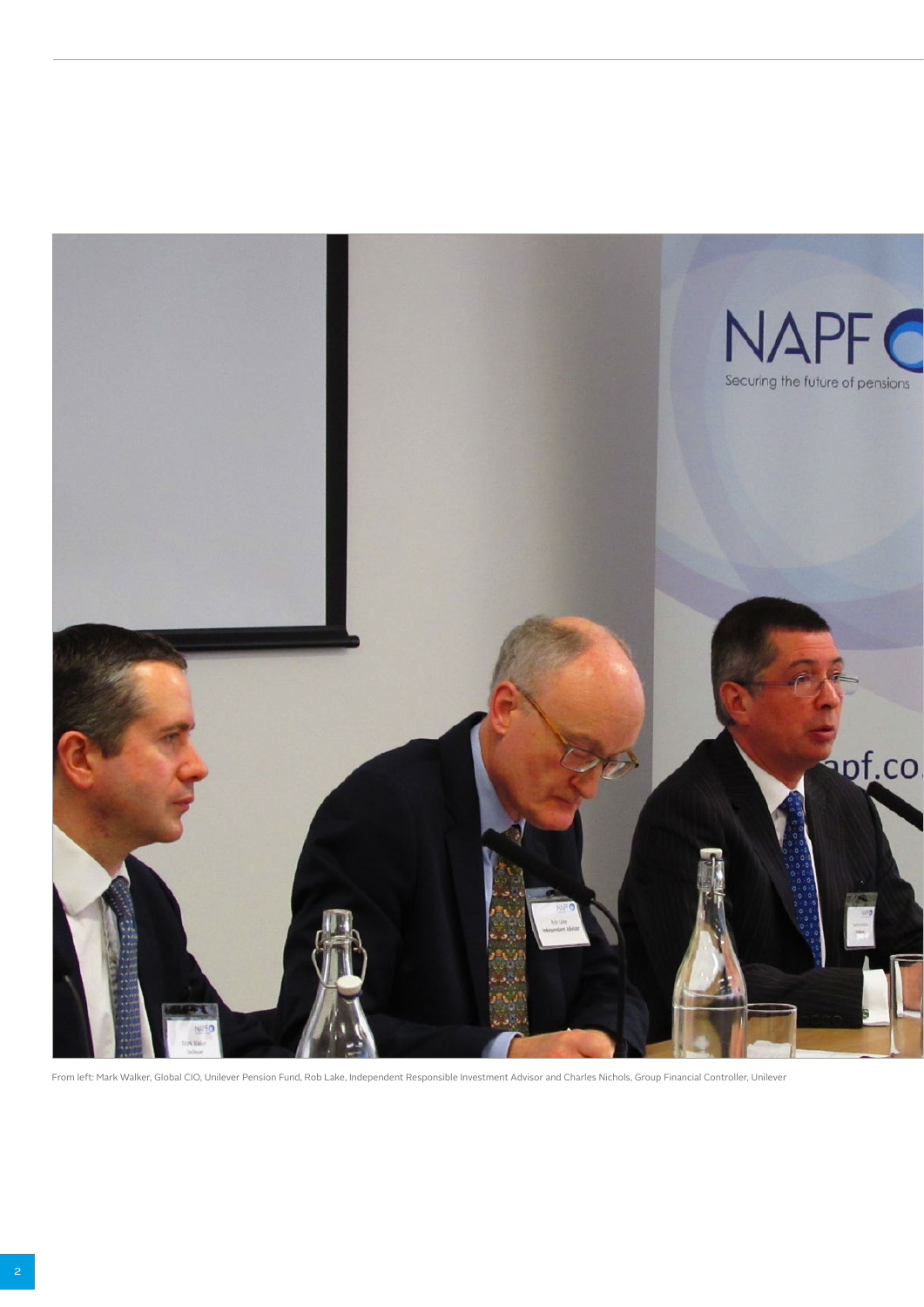# **SUMMARY**

#### **INTRODUCTION**

The NAPF, the PRI, WHEB Asset Management and Carnstone Partners brought together industry experts to discuss what lessons pension schemes can learn from their corporate sponsor, and vice versa, in order for both to achieve more sustainable investment and business practices respectively.

The context for this discussion was the acknowledgement that in recent years many corporates have spent considerable resources understanding both the threats and opportunities posed by the challenges of sustainability.

Similarly, many pension schemes are increasingly recognising that, as long-term investors, they need to be conscious of the sustainability of their investments over an appropriate time horizon. The pension fund's assets can play an important role in shaping the future society that members will face, and thus, the real value of their retirement income.

Furthermore, two additional developments fostered interest in this discussion.

Firstly, the UK Pensions Regulator has only recently been given a new statutory objective with respect to sustainable growth. This has prompted the question of whether there is scope for corporates and their pension schemes to work more closely together to deliver more sustainable outcomes on behalf of their members, employees and wider society?

Secondly, many UK corporates have now gone through the implementation process of automatic-enrolment which has brought many millions of employees into pension savings for the first time. A number of firms are now considering whether they can better align their stated corporate purpose with their pension offerings to their employees.

The conference opened with the high level story of how one multinational has achieved market leadership in sustainable business and what this now means for their staff pension fund. This was followed by two panel discussions on why and how trustees and scheme officers should engage with these issues.

### CASE STUDY

#### USING SUSTAINABILITY TO GROW MARKET SHARE

A multinational with three billion consumers globally, has embedded sustainable practices across its organisation. The company believes that sustainable business practices are critical to growing the business in the coming years.

They highlighted the rise of young consumers—those in the 18-34 year old bracket—who are becoming more demanding about the impact of products on the environment including how products are sourced and packaged.



Fiona Reynolds, Managing Director, PRI

The company is also looking towards emerging markets for growth, which carries with it a number of other sustainability risks. For example, those countries which have challenges around issues such as water, waste and energy will have an impact on the company's future business model.

#### MANAGING THE SUSTAINABILITY PERFORMANCE OF A BUSINESS?

There are five factors that are considered when trying to define the value of sustainability? These are:

- 1. Reputational risk.
- 2. Regulatory issues.
- 3. Margin expansion (trying to get more for less).
- 4. Intangibles (e.g. positive influence on graduate recruitment).
- 5. Long-term growth (to meet the needs of stakeholders both customers and suppliers).

In order to be successful in embedding sustainability, it was suggested that companies need to start by clearly articulating what 'success' in sustainable business practices looks like. This then needs to be supported by putting in place effective reporting systems across the business to measure the degree of success.

Internally, it is crucial to create alignment and win the 'hearts and minds' of people within the organisation. Externally, the focus needs to be on collaboration with other stakeholders in order to create the circumstances to move the agenda.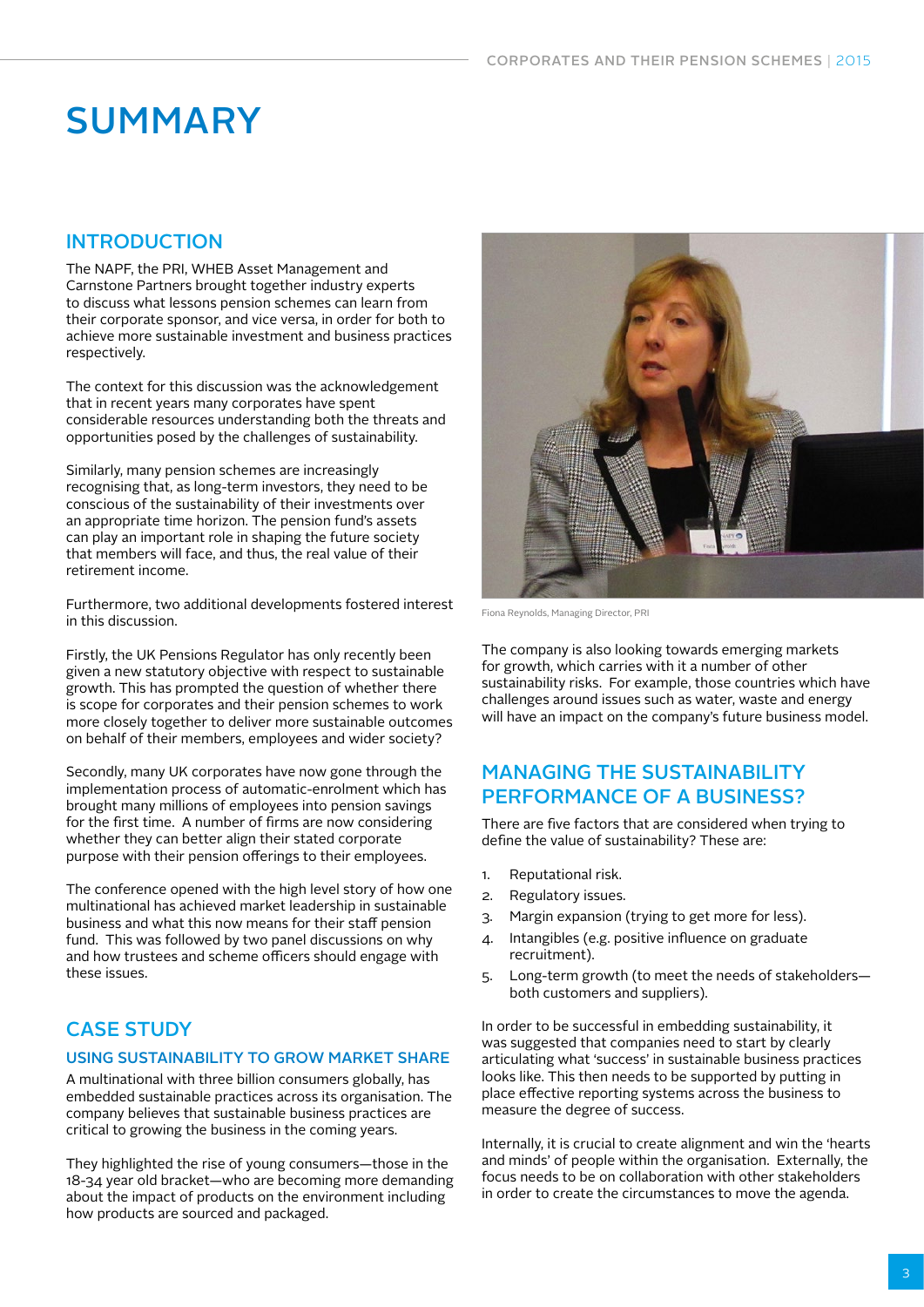One company – even a large one - cannot drive sustainability forward on its own.

#### TRANSLATING SUSTAINABILITY THEMES TO PERFORMANCE OF THE PENSION SCHEME?

The corporate pension fund is keen to take a leadership role in sustainable investing practices. However, it realises that this is not without difficulties.

As an example, the pension fund representative pointed to the fact that full sustainability accounting is a very difficult process to undertake. Unlike traditional accounting, which has been in existence for more than 100 years, sustainability accounting has only been in existence for a much shorter period<sup>1</sup>.

In order to make progress, sustainable investment considerations need to become much more relevant to the decision-making process. Ultimately, the company believes that sustainable business models produce better returns in the long-term and this is a belief shared by the pension scheme.

The pension scheme has found that working with external research organisations has proven useful for looking at sustainability trends across both equity and corporate bond portfolios. One such trend which is gaining momentum is improving the understanding and accounting for a company's carbon exposure.

## CORPORATES AND THEIR PENSION SCHEMES: HELPING EACH OTHER BE MORE SUSTAINABLE

Following the case study discussion, attendees then had the opportunity to hear from a number of other industry specialists during two panel presentations. The first panel discussion focused on the question of why trustees and pension scheme officers should engage with sustainability issues. The second panel dealt with the question of what practical steps can a scheme take to integrate sustainable investment into corporate scheme practices?

Sustainable business practices have been a key focus for many corporates for many years. This is not easily transferred to corporate pension schemes because of various factors such as the complexity of measuring and communicating the business benefits, legal barriers between the sponsor and the pension scheme, complex and conflicting terminology, and capacity issues.

#### LACK OF CAPACITY AT TRUSTEE LEVEL

There is often a weak relationship between companies and their pension fund's on sustainability matters. There are a number of issues at play here:

- Time and capacity constraints were raised as a barrier to trustee engagement.
- Trustees have arrived late to the party but their participation is improving. Some companies now have a working party to consider ESG issues with a trustee board sub-committee tasked with making sure the scheme is engaged.
- The experience of the panellists was that it is important to identify trustees who can champion this agenda. The initial steps are the hardest, but once some momentum is generated, the ways in which ESG/sustainability can add value become clearer.
- The role of the unions and Member-nominated Trustees (MNTs) in this agenda is important as they often have a high degree of interest and expertise in many of these aspects
- The level of trustee understanding about sustainable investment practices can be low. This is too often a language issue whereby sustainability is interpreted as meaning taking an 'ethical' investment approach.

## COLLABORATION WITH INVESTMENT CONSULTANTS AND INVESTMENT **MANAGERS**

- One reason cited for low trustee awareness was the lack of proactive support given by the investment consultants and / or their investment managers.
- It was stressed that it is down to trustees to make sure they bring their investment managers up to the mark.
- Crucial to this is a clear set of investment beliefs which will guide trustees in their longer-term thinking. Does the pension scheme believe that taking sustainability factors into account leads to better risk-adjusted performance over the longer-term? Given that quantifying the financial performance attributed to sustainability is hard – investment beliefs will help push back on short-term performance pressures.
- 'Stewardship' was highlighted as a useful development as it has allowed pension funds to take a tougher line with the asset managers enabling them to hold them to account for the implementation of recommendations stipulated in the Stewardship Code.

<sup>1</sup> The Global Reporting Initiative, arguably a basic form of sustainable reporting, was set up in the late 1990s.